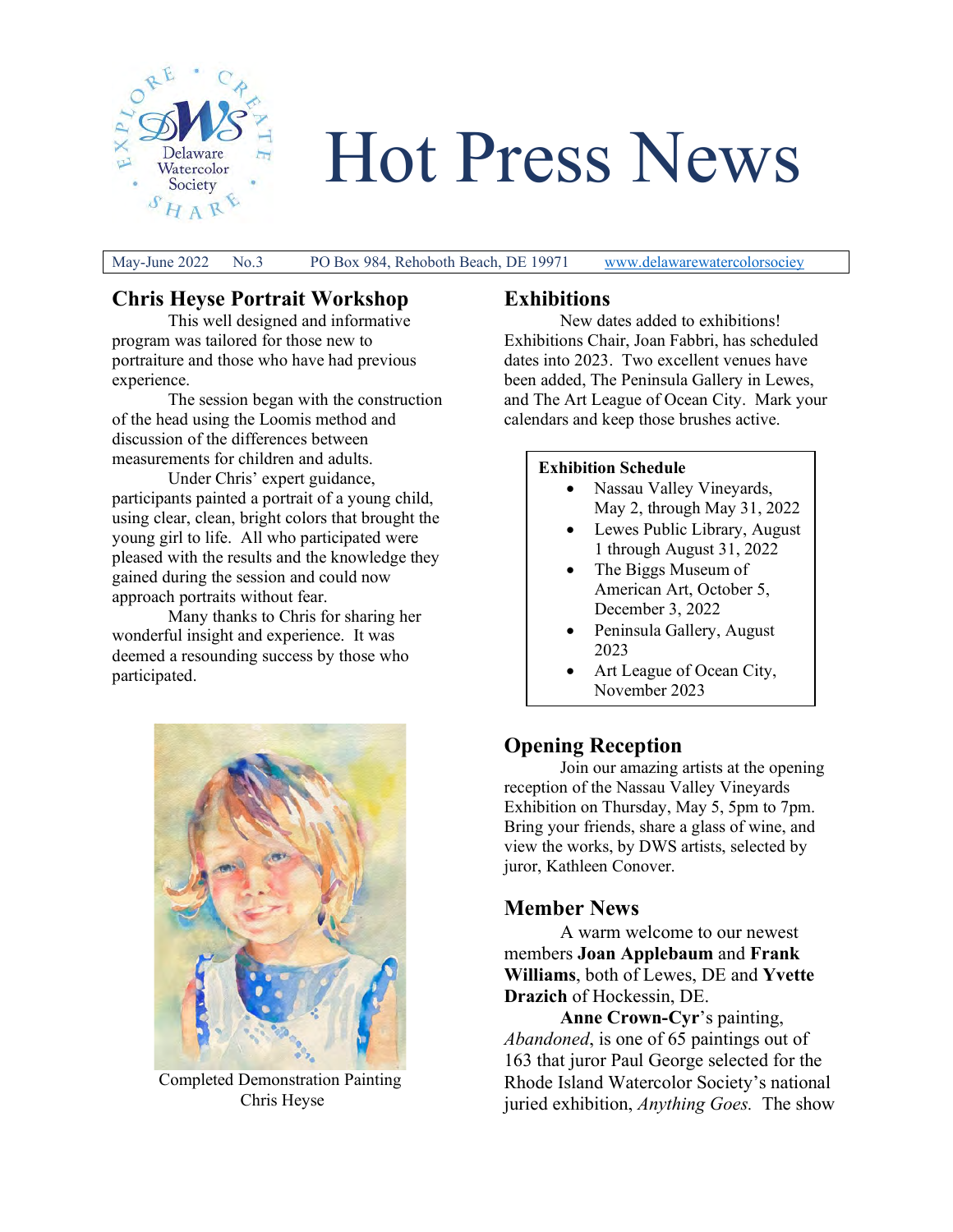runs from April 23 through May 27 at the RIWS gallery, 831 Armistice Blvd., Pawtucket, RI. Go to [riwsgallery@gmail.com](mailto:riwsgallery@gmail.com) for more information. *Abandoned* also was published in the anthology, *Scenes, A collaboration of Coastal Writers and Artists.*



*Abandoned*  Anne Crown-Cyr

**Annie Strack's** paintings were juried into the Illinois Watercolor Society 38th National Exhibit, Arizona Watercolor Society Exhibit, and Northwest Watercolor Society Members Exhibit.

#### **New Signature Artist Member**

DWS extends its congratulations to **Jane Coonce,** awarded signature artist member status. Joan's submissions to the committee successfully met the standards necessary to achieve this designation. Welcome to the ranks of our signature members, Jane.



*Duck Donuts*  Jane Coonce

#### **Zoom Demonstration**

"Painting Bold Flowers" with Sarah Yeoman, AWS, a Zoom demonstration, Thursday, May 12, 2022, 1:00pm to 3:00pm. Cost, DWS members \$25, non-members \$35.

Sarah describes her artistic process as "sculpting and pulling the form out of the paper." Her imaginative and unusual perspective frames her work with the deepest ability to project how she sees the world, formed by shadow and light.

 Join us and invite your friends to share in the experience. The application is available on our website or by contacting Charlotte Hughes, DWS Secretary at [delawarewatercolorsociety@gmail.com.](mailto:delawarewatercolorsociety@gmail.com)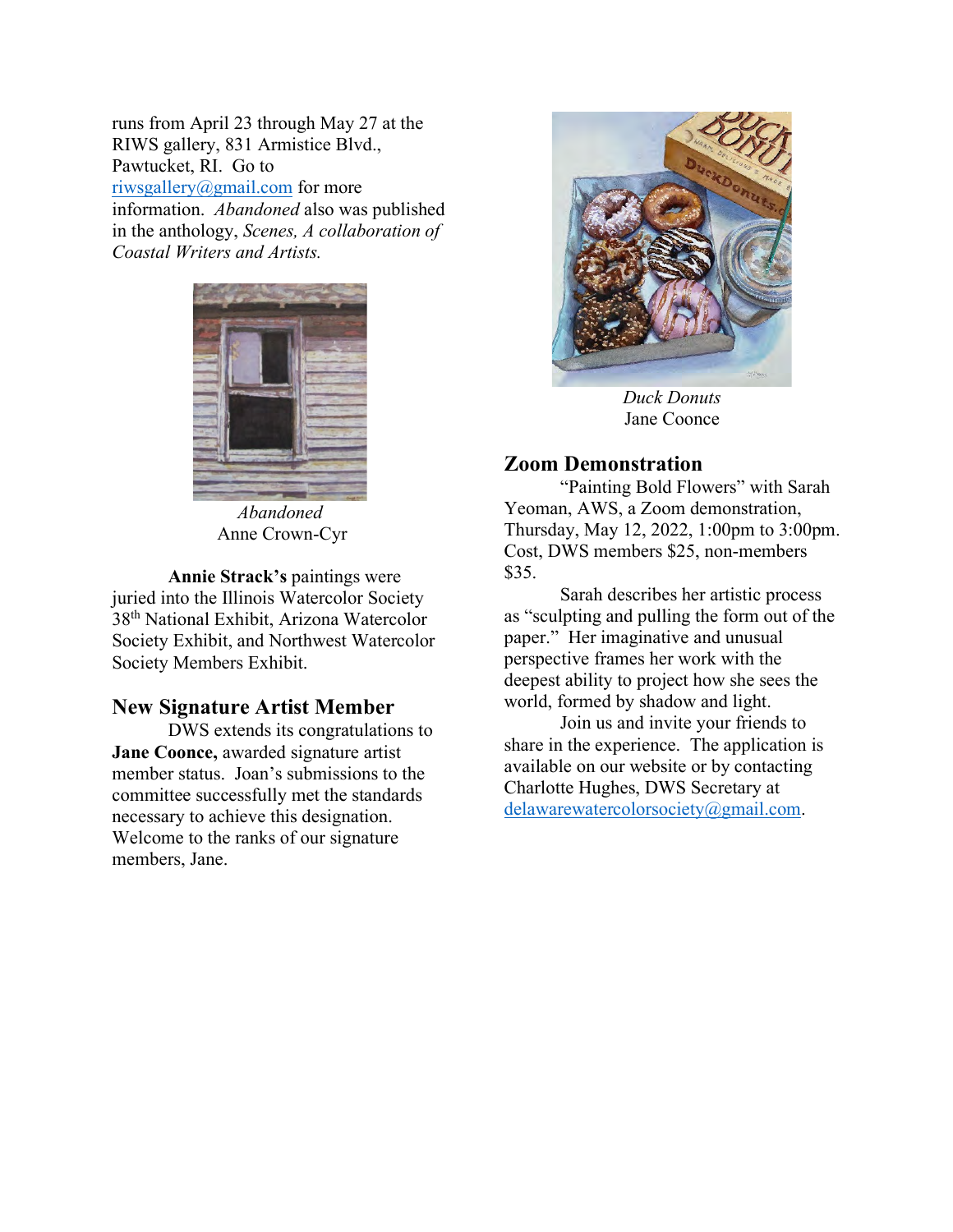

Sarah Yoeman

### **Workshops**

DWS is pleased to announce a threeday watercolor Zoom workshop "Creative Backgrounds" with artist Robin Poteet, August 22, 23 and 25, 2022

 This workshop will focus creative backgrounds for any Subject. To quote Robin "We have all done it. We've painted a great subject and have avoided the background until the last minute. Now What? We end up painting a washy, safe, background that does little to enhance the subject. NO MORE! In this workshop students will learn how to combine realism and abstraction to take their work to the next level." Join Robin and other artists and "jazz up your backgrounds."

Day One – introduction, demonstration and group exercises.

Day Two – Demonstration followed by participants working on their own, with instruction, if needed.

Day Three – Demonstration followed by participants working on their own, with instruction. Sharing and wrap-up during the final hour.

The application will soon be available on our website and sent to our individual members. This workshop is limited to twenty participants. DWS

members \$195, non-members, \$235. Daily recordings will be provided.

 You may view Robin Poteet's work on her website at robinpoteet.com.



*In Full Bloom*  Robin Poteet



*We Are Stardust*  Robin Poteet

## **Evaluating Your Work**

On an artist's journey the ability to objectively evaluate your work is key to your growth as an artist and the creation of stronger, more memorable, works of art. Consider the following to help achieve this goal.

What is the message you are trying to convey?